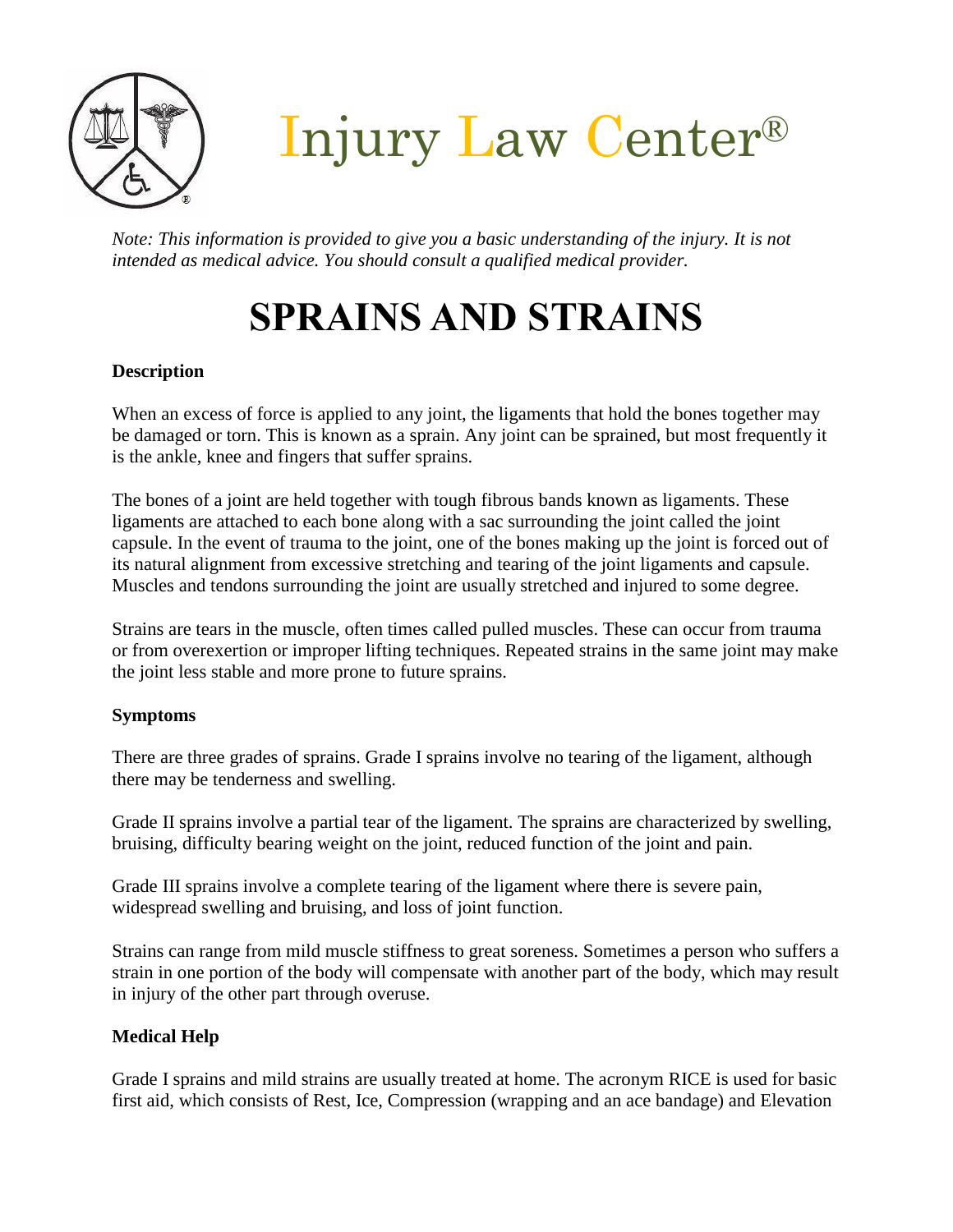of the sprain above the level of the heart.

People with Grade II and Grade III sprains in the ankle and knee usually need to use crutches until the sprains have healed enough to bear weight. Often times physical therapy or home exercises are needed to restore the strength and flexibility of the joint. Grade III sprains are usually placed in a cast for several weeks. Sometimes surgery may be necessary.

*Practical Advice-* As with a fracture or any other injury, if you are given an order for physical therapy or home exercises, please be sure to do them faithfully throughout the entire course of the therapy. Failure to do so may result in a permanent loss of function in the joint.

## **Dislocations and Subluxations**

#### **Description**

The terms dislocation and subluxations refer to the displacement of bones that form a joint. Dislocations and subluxations most often result from trauma that causes adjoining bone to no longer align with each other. A partial or incomplete dislocation is known as a subluxation.

If trauma to the joint causing the dislocation of subluxation is violent, small chips of bone, called avulsion fractures, can be torn away with the supporting structures.

#### **Medical Help**

Following a dislocation of subluxation, the joint should be immobilized that is prevented from moving, and the person should be transported to a hospital. The treatment of realigning bones following a dislocation is called reduction. This may include simple maneuvers that manipulate the joint to reposition the bones or could involve surgery to restore the joint to its normal position. Reoccurring dislocations may require surgical reconstruction or replacement of the joint.

Chiropractic care can sometimes be effective for joint subluxations and dislocations, especially in the spine. Once the joint has been dislocated or subluxed, the ligaments and muscles holding the joint in correct alignment are stretched to such an extent that the joint becomes vulnerable to repeat dislocations. The chance of recurrent dislocation and subluxation will decrease if proper rehabilitation program, i.e. physical therapy, chiropractic care, etc. is followed to strengthen the surrounding muscles of the joint.

## **Key Terms**

**Ligaments**-Tough, fibrous tissue that holds the bones together in the joints.

**Articular capsule**-The tissue that surrounds a joint which is composed of synovial membrane that secretes a lubricant into the joint.